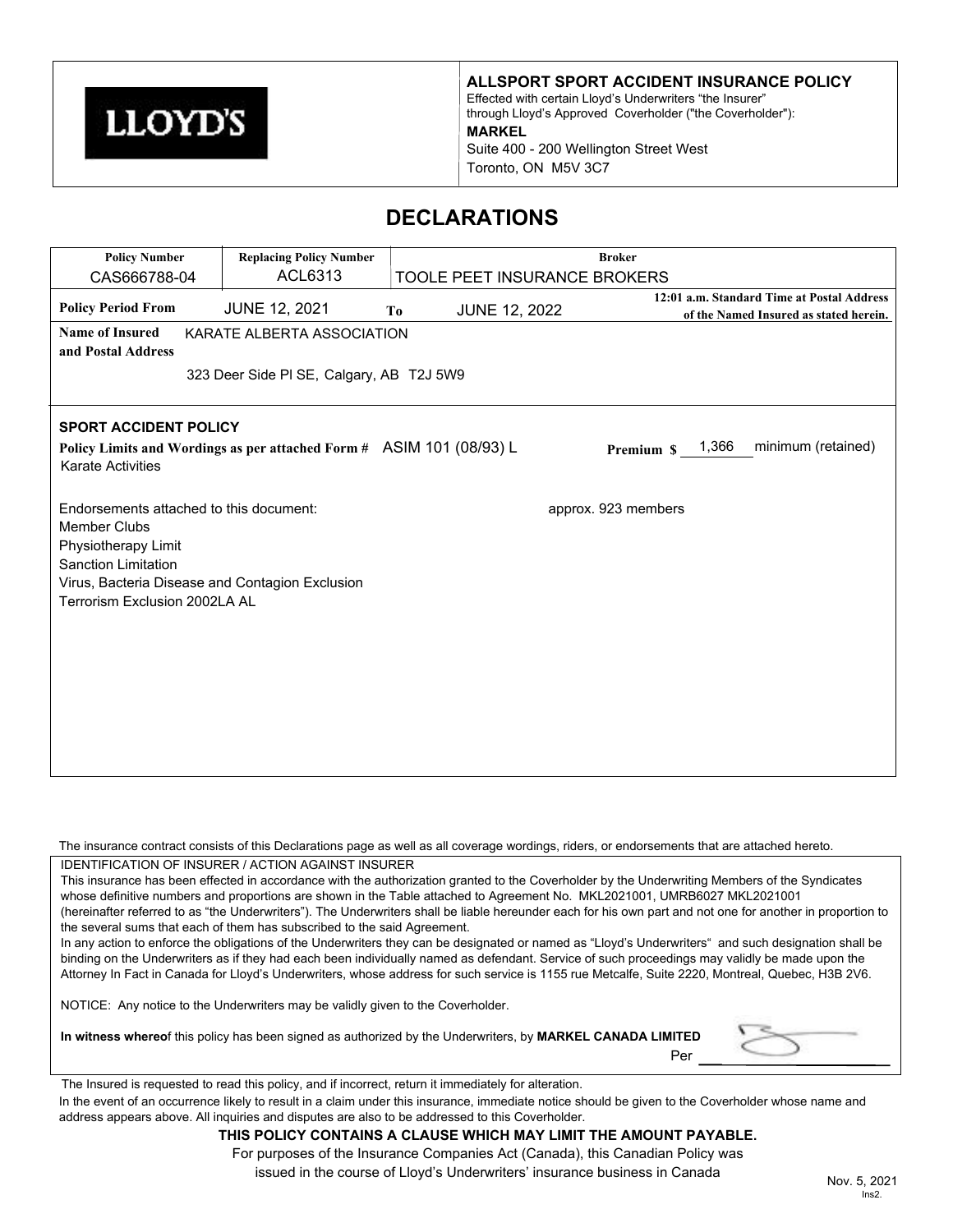# **SPORT ACCIDENT POLICY**

# **1. Insuring Agreement**

The Insurer agrees subject to the terms, limitations and exceptions of this policy to indemnify each Insured as defined in this policy who sustains bodily injury or death arising out of a sports accident as defined herein the benefits listed in this policy up to a maximum per Insured of the benefit amount scheduled in this policy.

# **2. Definitions**

- Injury Bodily injury suffered by an Insured caused directly by an accident as described below independent of any sickness or other cause.
- Insured a) All players, managers, coaches, trainers and members of officiating crews of the governing body/sports association listed in the policy declarations.
	- b) Executive officers of the governing body/sports association listed in the policy declarations and the executive officers of member teams of the governing body/sports association listed in the policy declarations.
- Accident Accidental bodily injury or death sustained by an Insured due to external violent, sudden, fortuitous causes beyond the Insured's control, occurring while this insurance is in force and while:
	- a) participating in a practice or competition which is organized under the supervision and direction of the governing body/sports association listed in the policy declarations; or
	- b) being transported with other members as a group (three or more) to or from the place of such practice or competition. In the case of travel by air, the insurance provided by this policy shall only apply to travel on a multi-engined transport type aircraft operated by a licensed airline maintaining published schedules or a licensed charter airline; within the territorial limits shown on the policy declarations.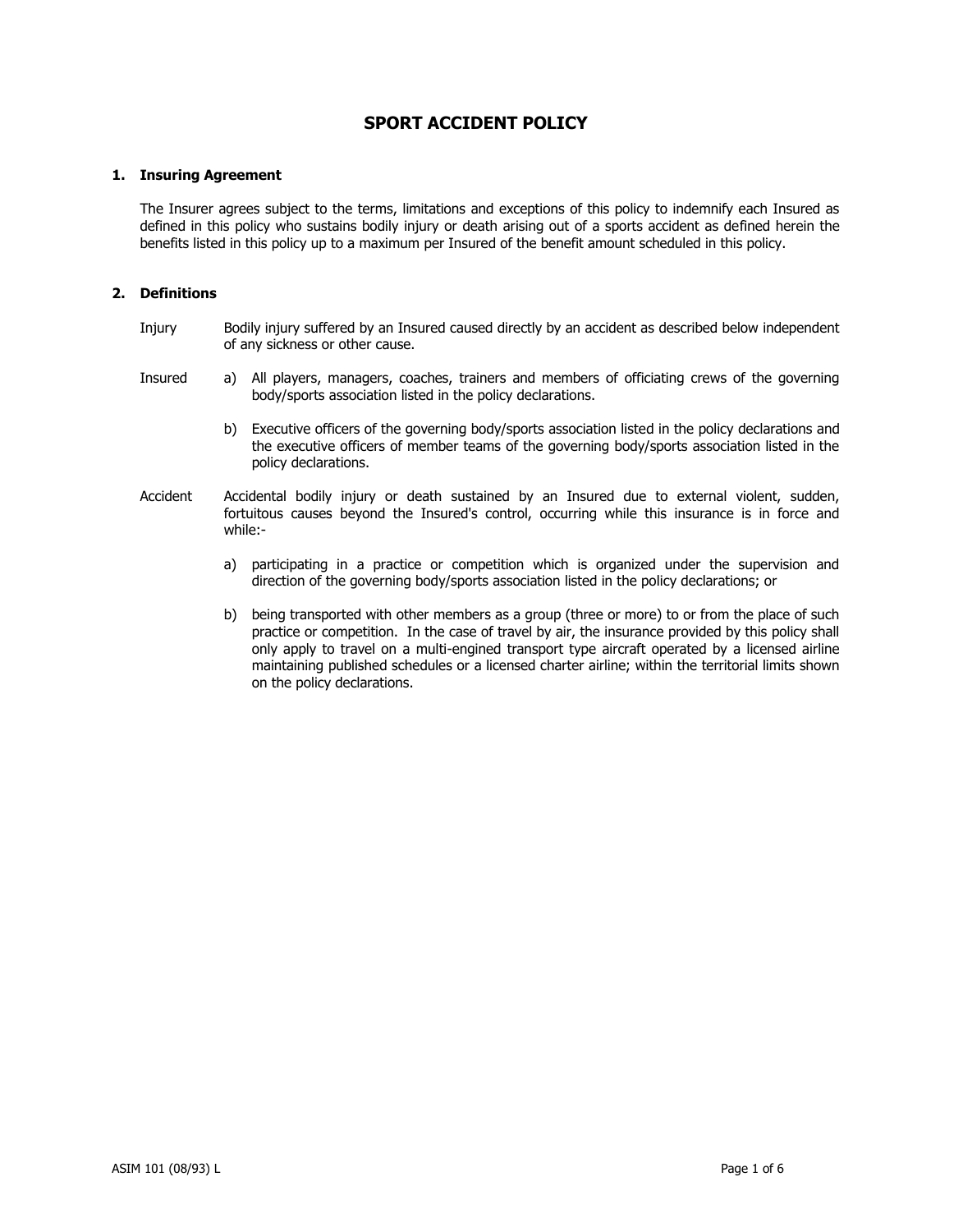# **3. Accidental Death and Dismemberment Benefits**

Where an accident causes death or any of the following losses within 365 days of the accident, the Insurer will pay for such loss:-

| 1) | Death                                                                                                                                                                                                                                                                                              | \$10,000.00 any one Insured |
|----|----------------------------------------------------------------------------------------------------------------------------------------------------------------------------------------------------------------------------------------------------------------------------------------------------|-----------------------------|
| 2) | more limbs<br>Loss of<br>total<br>two or<br>and<br>or<br>irrecoverable loss of sight of both eyes or hearing<br>in both ears or any combination thereof                                                                                                                                            | \$20,000.00 any one Insured |
| 3) | Loss of one limb or total and irrecoverable loss of<br>sight of one eye or total hearing in one ear                                                                                                                                                                                                | \$15,000.00 any one Insured |
| 4) | Loss of thumb and index finger                                                                                                                                                                                                                                                                     | \$2,000.00 any one Insured  |
| 5) | Quadriplegia (complete paralysis of both upper<br>and lower limbs)                                                                                                                                                                                                                                 | \$20,000.00 any one Insured |
| 6) | Paraplegia (complete paralysis of lower limbs)                                                                                                                                                                                                                                                     | \$20,000.00 any one Insured |
| 7) | Hemiplegia (complete paralysis of upper<br>and<br>lower limbs of one side of the body)                                                                                                                                                                                                             | \$20,000.00 any one Insured |
| 8) | Any injury which prevents the Insured from<br>engaging in any occupation or employment for<br>which he/she is reasonably suited by education,<br>training or experience continuously for a period of<br>12 months from the date of the accident and is<br>deemed to be permanent or irrecoverable. | \$20,000.00 any one Insured |

Maximum Amount Payable Any One Accident

Important Note: Benefits with respect to quadriplegia, paraplegia and hemiplegia require total paralysis of the limbs which shall have been continuous for a period of 12 months from the date of the accident and is deemed to be permanent and irrecoverable.

> Indemnity provided with respect to items 1) through 8) will not be paid under any circumstances for more than one of the losses, the greatest, sustained by any one Insured as the result of any one accident.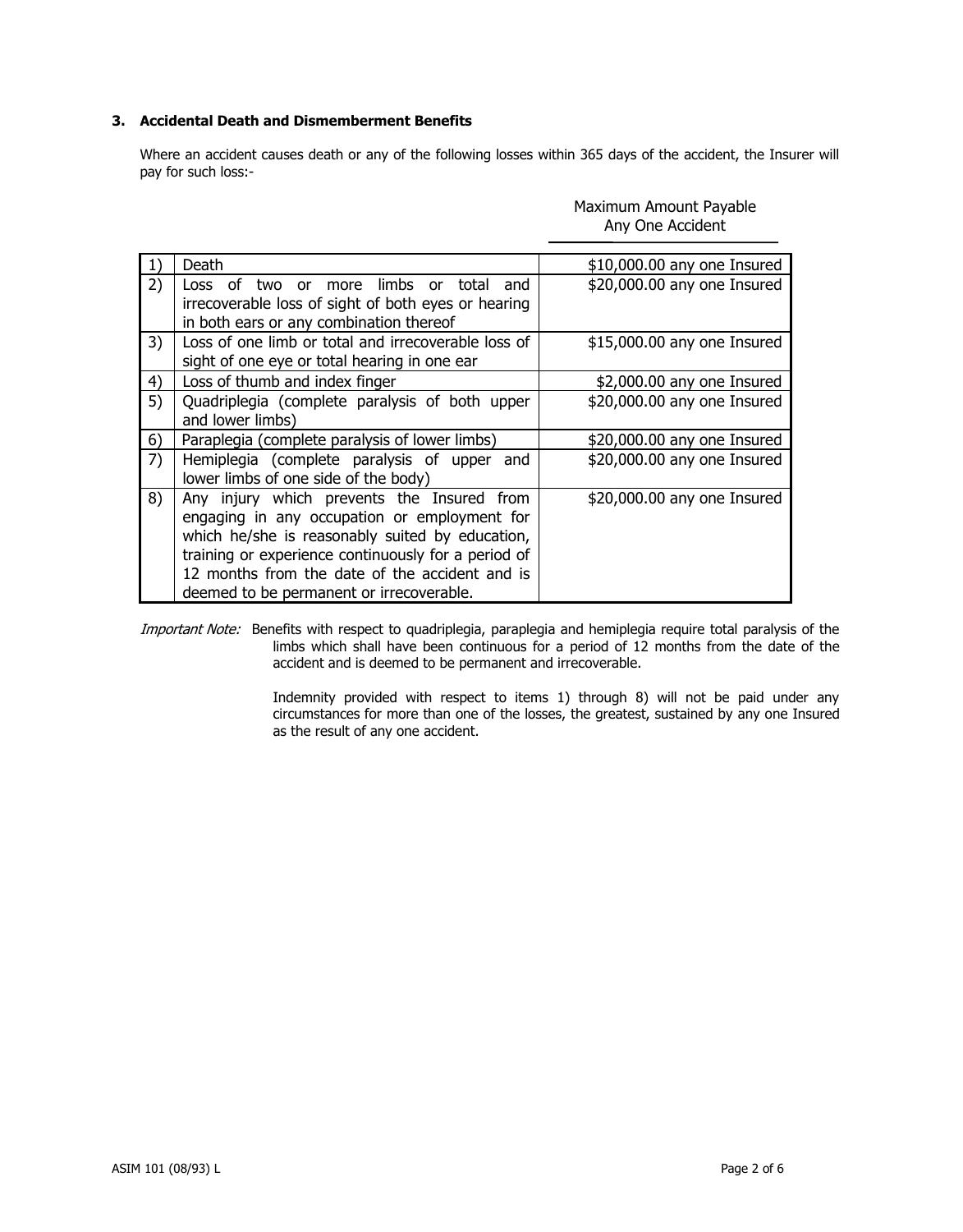**4. Supplementary Benefits**

Maximum Amount Payable Any One Accident

(as described herein)

| Prosthetic Appliances                                                                                                                                                                                                                           | \$3,000.00 any one Insured                                                                                                                                                                                                 |
|-------------------------------------------------------------------------------------------------------------------------------------------------------------------------------------------------------------------------------------------------|----------------------------------------------------------------------------------------------------------------------------------------------------------------------------------------------------------------------------|
| Blanket Medical Expense Reimbursement                                                                                                                                                                                                           | \$10,000.00 any one Insured                                                                                                                                                                                                |
| <b>Rehabilitation Benefit</b>                                                                                                                                                                                                                   | \$3,000.00 any one Insured                                                                                                                                                                                                 |
| <b>Tuition Benefit</b>                                                                                                                                                                                                                          | \$2,000.00 any one Insured                                                                                                                                                                                                 |
| Special Treatment Travel Expense Benefit                                                                                                                                                                                                        | \$1,000.00 any one Insured                                                                                                                                                                                                 |
| Out of Province - Excess Surgical and Medical                                                                                                                                                                                                   | \$10,000.00 any one Insured                                                                                                                                                                                                |
| <b>Accident Benefits</b>                                                                                                                                                                                                                        |                                                                                                                                                                                                                            |
| (applicable only within Canada)                                                                                                                                                                                                                 |                                                                                                                                                                                                                            |
| <b>Emergency Transportation Benefit</b>                                                                                                                                                                                                         | \$50.00 any one Insured                                                                                                                                                                                                    |
| Eyeglass & Contact Lens Expense                                                                                                                                                                                                                 | \$100.00 any one Insured                                                                                                                                                                                                   |
| <b>Blanket Dental Accident Reimbursement</b>                                                                                                                                                                                                    | \$5,000.00 any one Insured                                                                                                                                                                                                 |
| Dentures, Hearing Aids and Removable Teeth                                                                                                                                                                                                      | \$200.00 any one Insured                                                                                                                                                                                                   |
| Expense                                                                                                                                                                                                                                         |                                                                                                                                                                                                                            |
| <b>Fracture or Dislocation Benefit</b>                                                                                                                                                                                                          |                                                                                                                                                                                                                            |
| (including Greenstick Type Fracture)                                                                                                                                                                                                            |                                                                                                                                                                                                                            |
| of the skull (depressed)                                                                                                                                                                                                                        | \$500.00 any one Insured                                                                                                                                                                                                   |
| of the skull (not depressed)                                                                                                                                                                                                                    | \$500.00 any one Insured                                                                                                                                                                                                   |
| of the spine (one or more vertebrae)                                                                                                                                                                                                            | \$250.00 any one Insured                                                                                                                                                                                                   |
| of the lower jaw (alveolar process accepted)                                                                                                                                                                                                    | \$75.00 any one Insured                                                                                                                                                                                                    |
| of the upper jaw                                                                                                                                                                                                                                | \$75.00 any one Insured                                                                                                                                                                                                    |
| of the shoulder (dislocation)                                                                                                                                                                                                                   | \$50.00 any one Insured                                                                                                                                                                                                    |
| of the clavicle (collar bone)                                                                                                                                                                                                                   | \$75.00 any one Insured                                                                                                                                                                                                    |
| of the scapula (shoulder bone)                                                                                                                                                                                                                  | \$75.00 any one Insured                                                                                                                                                                                                    |
| of the elbow                                                                                                                                                                                                                                    | \$50.00 any one Insured                                                                                                                                                                                                    |
| of the hip                                                                                                                                                                                                                                      | \$125.00 any one Insured                                                                                                                                                                                                   |
| of the pelvis                                                                                                                                                                                                                                   | \$125.00 any one Insured                                                                                                                                                                                                   |
| of the thigh (femur)                                                                                                                                                                                                                            | \$125.00 any one Insured                                                                                                                                                                                                   |
| of the knee cap                                                                                                                                                                                                                                 | \$100.00 any one Insured                                                                                                                                                                                                   |
|                                                                                                                                                                                                                                                 |                                                                                                                                                                                                                            |
|                                                                                                                                                                                                                                                 |                                                                                                                                                                                                                            |
|                                                                                                                                                                                                                                                 |                                                                                                                                                                                                                            |
|                                                                                                                                                                                                                                                 |                                                                                                                                                                                                                            |
|                                                                                                                                                                                                                                                 |                                                                                                                                                                                                                            |
|                                                                                                                                                                                                                                                 |                                                                                                                                                                                                                            |
|                                                                                                                                                                                                                                                 |                                                                                                                                                                                                                            |
| of the sacrum or coccyx<br>of the sternum<br>of the leg (tibia or fibula)<br>of the upper arm (humerus)<br>of the forearm (radius or ulna)<br>of the hand or wrist (other than phalanges)<br>of the foot (other than phalanges)<br>of the ankle | \$100.00 any one Insured<br>\$50.00 any one Insured<br>\$100.00 any one Insured<br>\$100.00 any one Insured<br>\$100.00 any one Insured<br>\$100.00 any one Insured<br>\$100.00 any one Insured<br>\$50.00 any one Insured |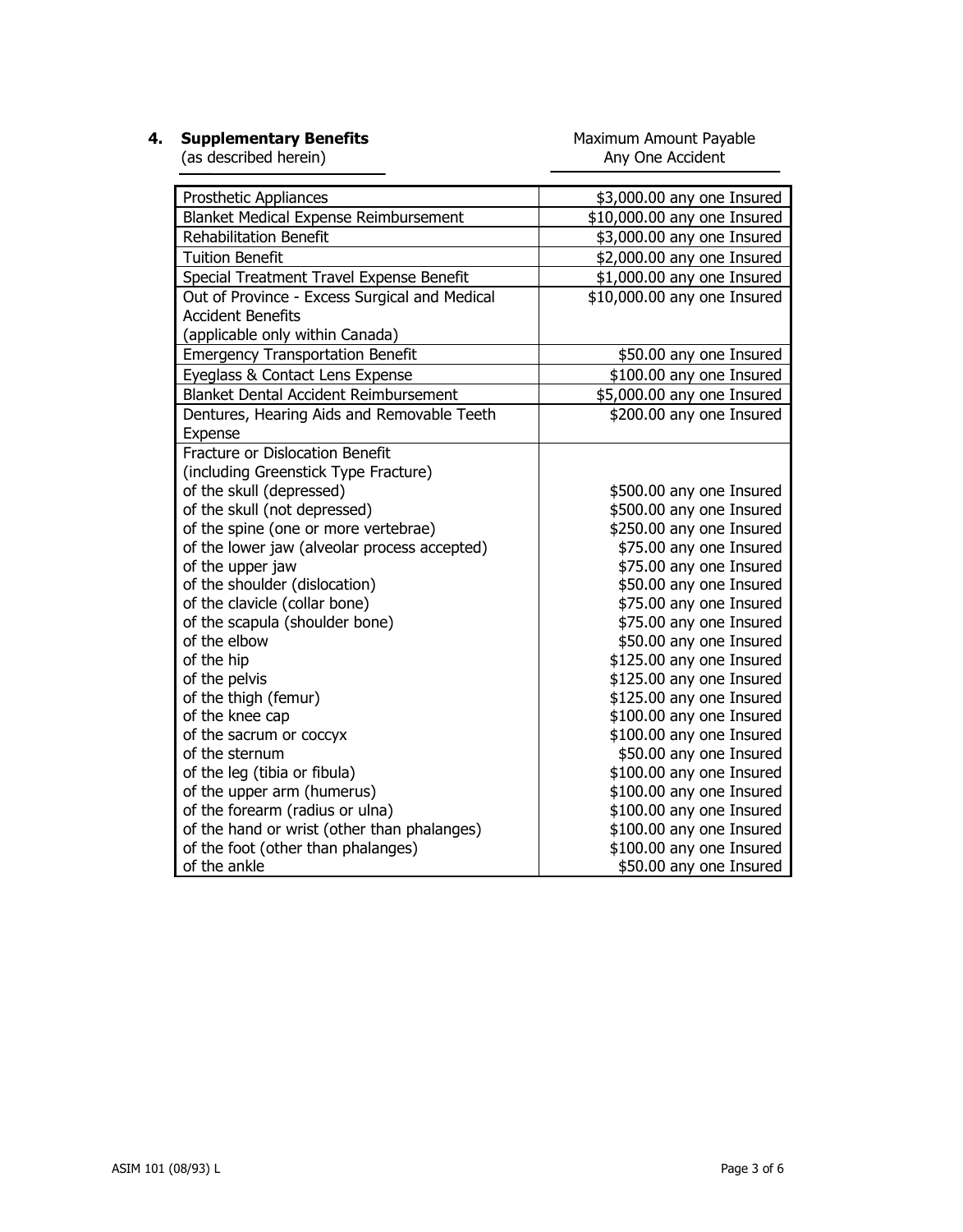# **5. Schedule of Supplementary Benefits**

# **PROSTHETIC APPLIANCES - \$3,000.00**

When prescribed by a physician or surgeon and purchased within 52 weeks of the date of accident, the Insurer will pay benefits for expenses incurred for artificial limbs and/or eyes up to a maximum of \$3,000.00 for each injury resulting in a loss requiring such an appliance. This does not include repairs, adjustments or replacement of same.

## **BLANKET MEDICAL EXPENSE REIMBURSEMENT - \$10,000.00**

The Insurer will pay with respect to each Insured who sustains bodily injury as a result of an accident, all reasonable medical expenses resulting therefrom and incurred within 52 weeks of the date of the accident for:-

- the services of a legally qualified physiotherapist, chiropractor, osteopath or registered nurse;
- the purchase of hearing aids (but not including repair or replacement of same);
- crutches, splints, orthotic devices, trusses, medical braces, rental of wheelchair or hospital bed;
- prescription drugs;
- casts and cast materials;
- licensed ambulance service:
- hospital services not covered by any federal or provincial government health insurance plan.

## The maximum amount payable under this section is \$10,000.00 Splints, orthotic devices and medical braces required primarily for sports activities are not covered.

## **REHABILITATION BENEFIT - \$3,000.00**

If an accident causes injury to the Insured which requires that the Insured undergo special training in order to be qualified to engage in a special occupation in which he/she would not have engaged except for such injury, the Insurer will pay the reasonable and necessary expense actually incurred by any Insured but shall not exceed \$3,000.00, nor shall payment be made for any expense incurred more than three years after the date of the accident, nor shall payment be made for room, board or other ordinary living, travelling or clothing expense.

## **TUITION BENEFIT - \$2,000.00**

When, after 14 days from the date of the accident, an injury shall disable totally and confine the Insured to his or her residence the Insurer shall pay the expense incurred within six months from the date of the accident for tutorial services of a qualified teacher holding a current Provincial Ministry of Education Teaching Certificate at a rate not to exceed \$20.00 per hour. In addition, the Insurer shall pay for rental of necessary equipment and required program software as suggested and approved by the Board of Education in which the Insured is in attendance. All benefits payable under this section are subject to an aggregate amount of \$2,000.00.

# **SPECIAL TREATMENT TRAVEL EXPENSE BENEFIT - \$1,000.00**

If within 52 weeks of the date of the accident an injury requires special treatment that cannot be obtained in the municipality of the Insured's residence the Insurer will pay up to a maximum of \$150.00 per Insured per day for travel expense incurred away from home to a maximum of \$1,000.00 per Insured.

# **OUT OF PROVINCE EXCESS SURGICAL AND MEDICAL ACCIDENT BENEFITS - \$10,000.00**

If bodily injury is sustained by an Insured outside the province in which he/she is normally domiciled, but inside Canada, and he/she shall within 30 days from the date of an accident necessitate the services of a licensed Doctor of Medicine, Osteopath or Chiropractor, and incur additional expenses such as surgical operations, hospital expenses, taking of x-rays, laboratory services or anaesthetist fees, the Insurer will pay for such charges for services outside the province of residence up to a maximum of \$10,000.00 excess of the benefits available under any Canadian federal or provincial hospital and/or medical plan regardless of whether or not the insured person is enrolled in such a plan.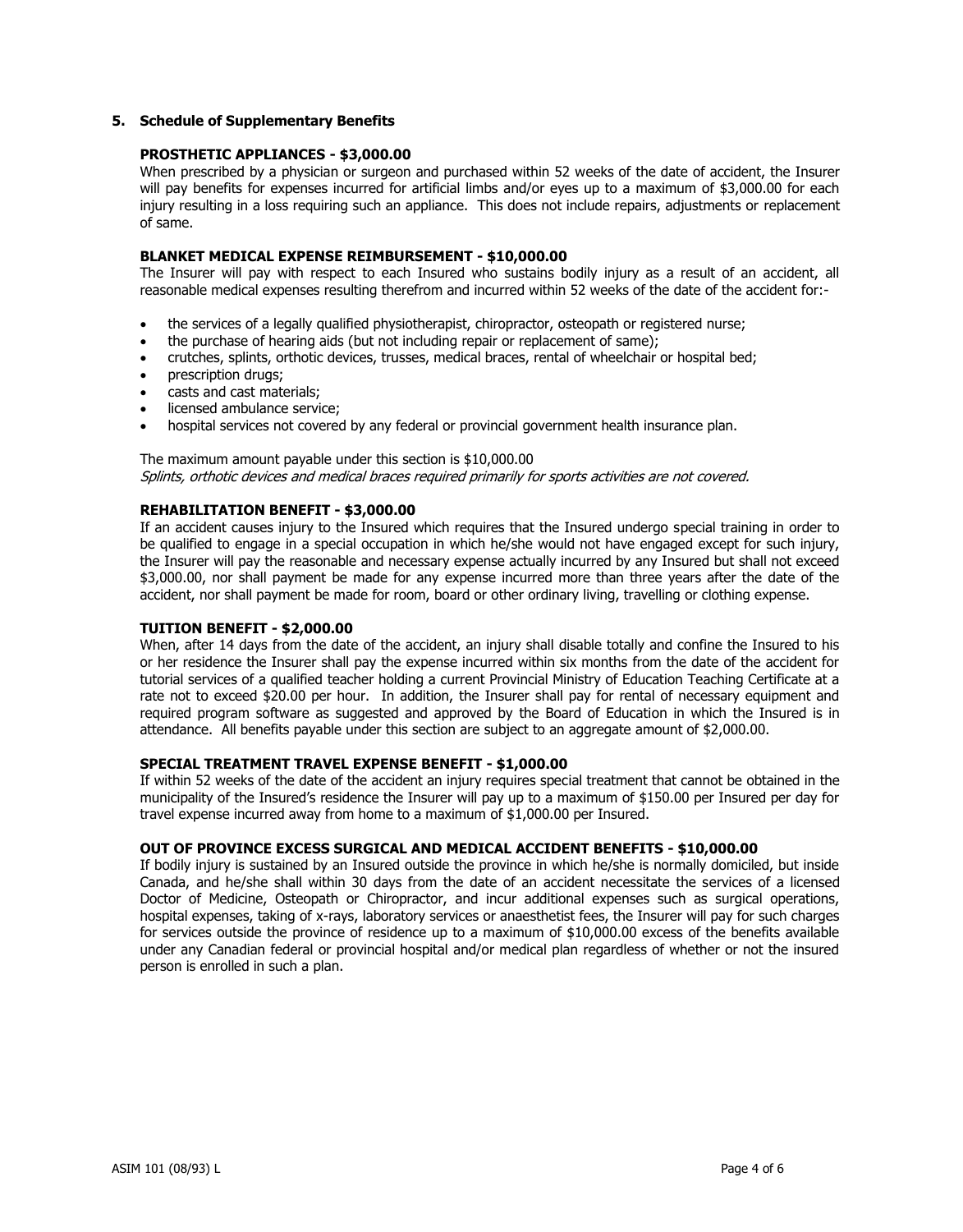# **EMERGENCY TRANSPORTATION BENEFIT - \$50.00**

If an accident requires immediate medical treatment, the Insurer will pay the reasonable expense incurred in transporting the Insured to a doctor's office or nearest hospital other than by a licensed ambulance service subject to a maximum payment of \$50.00.

### **EYEGLASS AND CONTACT LENS EXPENSE (resulting from injury) - \$100.00**

If injury requires and receives treatment by a physician or dentist

- a) and also results in the breakage of eyeglasses or loss or breakage of a contact lens or lenses of the Insured, the Insurer will pay the actual cost of repair or replacement of the eyeglasses or contact lens or lenses up to a maximum of \$100.00 in respect to all such replacements or repairs during the term of this policy; or
- b) results in the purchase of eyeglasses upon the advice of a physician when they were not required nor worn previously the Insurer will pay the reasonable and necessary expense thereof up to a maximum of \$100.00.

#### **BLANKET DENTAL ACCIDENT REIMBURSEMENT - \$5,000.00**

When an injury to whole or sound teeth including filled or restored teeth requires and receives dental treatment commencing within 30 days of the date of the accident the Insurer shall pay for the necessary expenses for such treatment rendered within 52 weeks of the accident. Payments for all treatment rendered shall be limited to an aggregate of \$5,000.00. The following provisions also apply:-

- a) any payments made under this section shall not exceed the amount specified in the schedule of fees in effect at the time of the accident as published by the dental association of the province in which this policy is issued;
- b) capped or crowned teeth shall be deemed as whole or sound teeth;
- c) no benefit will be payable for expense of dental treatment incurred for the cost of replacement, adjustment or repair of artificial teeth or dentures (except as otherwise provided herein), any orthodontic treatment; any dental treatment provided solely for cosmetic or esthetic reasons.

#### **DENTURES, HEARING AIDS AND REMOVABLE TEETH EXPENSE (resulting from injury) - \$200.00**

If injury requires treatment by physician or dentist within 30 days of the date of the accident and results in the breakage of dentures, hearing aids, or a removable artificial tooth or teeth of the Insured, the Insurer shall pay the actual cost of repair or replacement of said dentures, hearing aid or artificial tooth up to a maximum of \$200.00 in respect to all such repairs or replacements during the term of this policy.

# **FRACTURE OR DISLOCATION INDEMNITY**

When an injury results in any of the fractures or dislocations listed on the schedule of supplementary benefits, the Insurer shall pay the amount specified for such fractures or dislocation provided that not more than one such amount (the largest) shall be payable as the result of any one accident.

## **6. Limitations and Exclusions**

- 1) The maximum amount payable under this policy as a result of any one accident shall be \$1,000,000.00 in aggregate regardless of the number of Insured.
- 2) No benefit will be payable for any loss resulting directly or indirectly, wholly or partially, from any of the following causes:-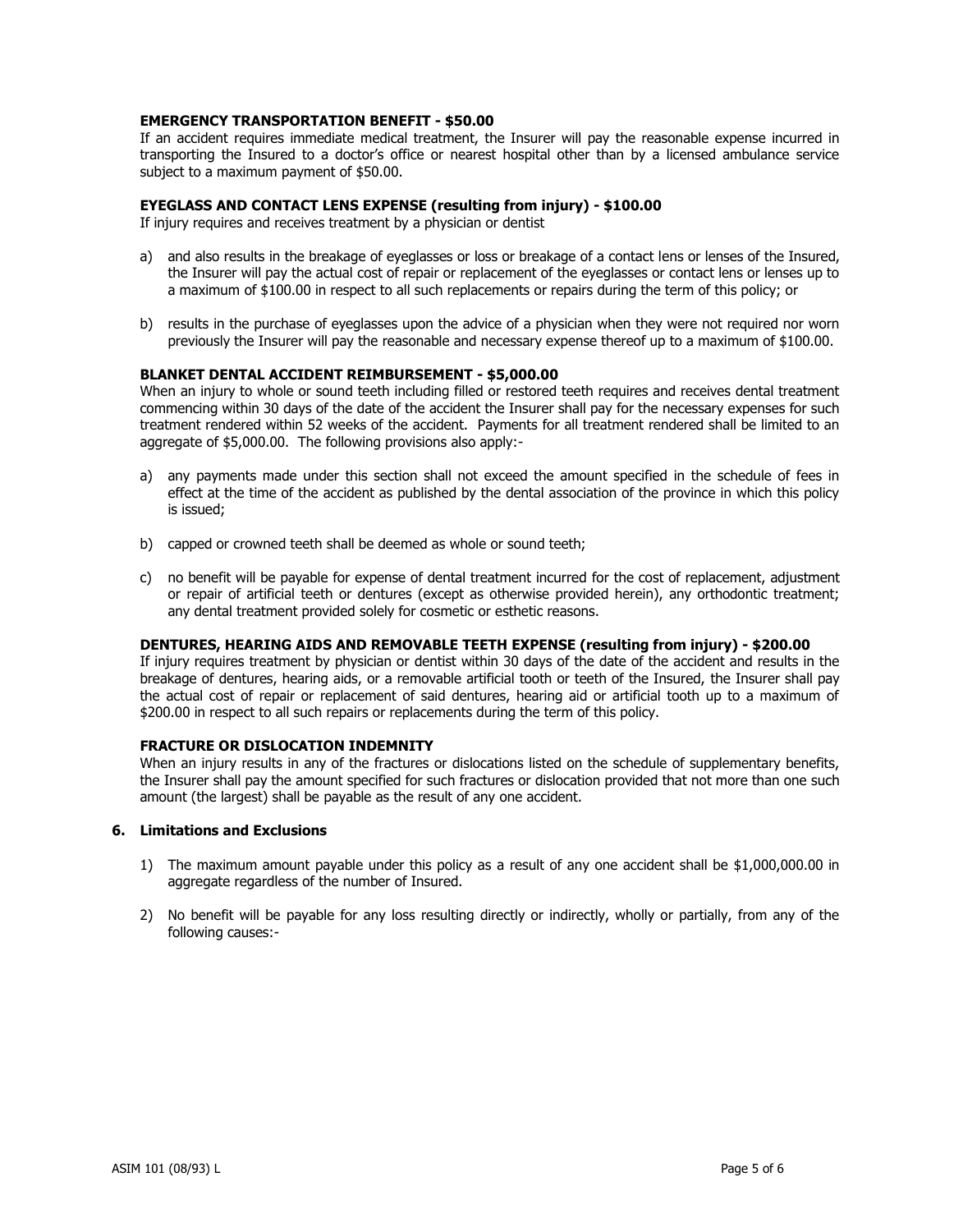- a) sickness or disease either as a cause or effect;
- b) suicide or any intentionally self-inflicted injury;
- c) any act of war, or undeclared war, invasion or civil war.
- 3) Except as otherwise provided herein there is no benefit payable for purchase, repair or replacement of eyeglasses, contact lenses or prescriptions therefor.
- 4) This policy shall not pay any benefits that are available under any government health insurance plan, whether the Insured is enrolled in such a plan or not.
- 5) The Insurer will not pay any portion of an expense referred to in this policy which is payable under any insurance plan or law or under any plan or law that will pay the expense. With the exception of licensed ambulance services expenses, all other expenses claimed herein must be presented or deemed medically necessary by a qualified medical practitioner for the treatment or rehabilitation of the Insured.
- 6) In no case may an Insured be covered under more than one sports accident policy. Excess premiums paid shall be refunded upon request.
- 7) This policy does not apply to and no benefits will be payable to professional athletes earning the major portion of their income from sports activity.

## **7. Conditions**

- 1) NOTICE OF PROOF OF CLAIM
	- In the event of a claim the Insured shall:-
	- a) give written notice to Markel Canada Limited or its representatives not later than 30 days from the date of such accident; and
	- b) furnish to Markel Canada Limited on forms provided such proof of claim as is reasonably possible within 90 days from such date; and
	- c) furnish a certificate as to the cause and nature of the injury for which the claim is made from a legally qualified medical or dental practitioner if so required by the Insurer.

In the event of a claim by reason of death of an Insured, the Insurer shall be entitled to receive on forms provided by it due proof of such death, as well as of the title and right of the claimant. Any action or proceedings against the Insurer for the recovery of any claim under this policy shall not be commenced more than one year after the date the insurance money became payable or would have become payable if it had been a valid claim.

## 2) CURRENCY

All payments to or by the Insurer under this policy shall be paid in Canadian currency.

## 3) THE CONTRACT

This policy constitutes the entire contract. No provision of this policy may be altered, waived or modified except by an endorsement hereon signed by the Insurer.

4) ACCIDENTAL DEATH

If an Insured dies while insured hereunder, the Insurer will, subject to the provisions set forth in the policy, pay to the Estate of the Insured the amount of benefit to which the Insured would have been entitled.

## 5) CANCELLATION

This policy may be cancelled by the Policyholder by mailing to the Insurer written notice stating when thereafter such cancellation will be effective. This policy may be cancelled by the Insurer by mailing to the Policyholder at the address shown in this policy written notice stating when not less than thirty (30) days prior to a policy anniversary date, such cancellation will be effective. The mailing of such notice as aforesaid will be sufficient proof of notice and the effective date of cancellation stated in the notice will become the end of the policy period. Delivery of such written notice either by the Policyholder or by the Insurer will be equivalent to mailing.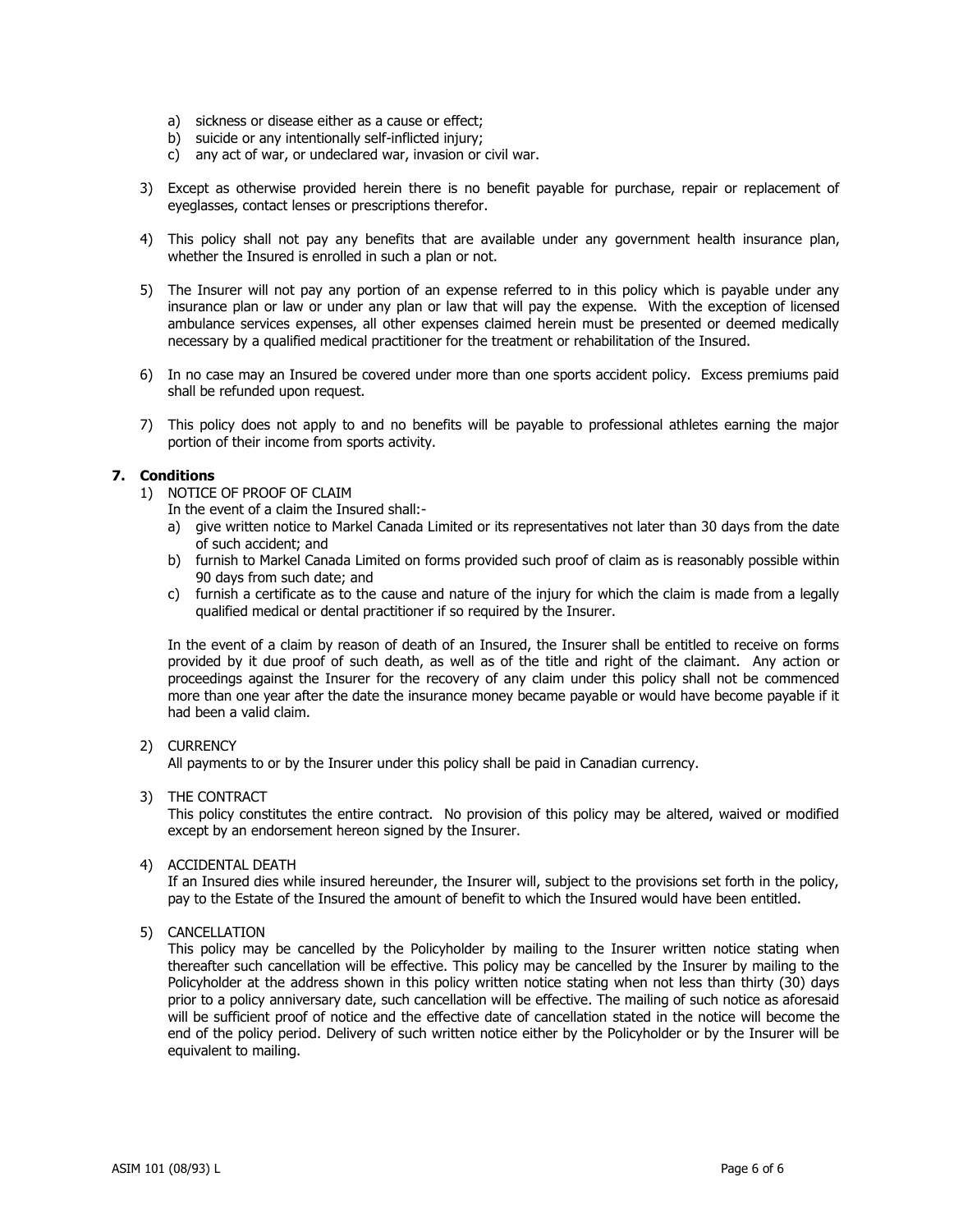# **ENDORSEMENTS**

| Attached to and forming part of Policy Number                                         | Insured                           |  | <b>Effective Date</b> |  |  |  |
|---------------------------------------------------------------------------------------|-----------------------------------|--|-----------------------|--|--|--|
|                                                                                       | KARATE ALBERTA ASSOCIATION        |  |                       |  |  |  |
| CAS666788-04                                                                          |                                   |  | <b>JUNE 12, 2021</b>  |  |  |  |
|                                                                                       |                                   |  |                       |  |  |  |
|                                                                                       |                                   |  |                       |  |  |  |
|                                                                                       |                                   |  |                       |  |  |  |
| <b>MEMBER CLUBS</b>                                                                   |                                   |  |                       |  |  |  |
|                                                                                       |                                   |  |                       |  |  |  |
| Edmonton JKA                                                                          |                                   |  |                       |  |  |  |
| South Calgary Wado Kai Karate Club                                                    |                                   |  |                       |  |  |  |
| CJCA Renshikan Karate                                                                 |                                   |  |                       |  |  |  |
| North Calgary Shintani Karate<br>Edmonton Yoseikan Karate Club                        |                                   |  |                       |  |  |  |
| Goshindo Karate/Airdrie JKA                                                           |                                   |  |                       |  |  |  |
| High River Karate Club                                                                |                                   |  |                       |  |  |  |
| Alberta JKA Karate Association                                                        |                                   |  |                       |  |  |  |
| Mount Royal Karate Club                                                               |                                   |  |                       |  |  |  |
| Nintai Dojo                                                                           |                                   |  |                       |  |  |  |
| Stonebrook Renshikan Karate<br>Tekka Karate Club                                      |                                   |  |                       |  |  |  |
| Canmore Karate Club                                                                   |                                   |  |                       |  |  |  |
| Schafer Karate Club                                                                   |                                   |  |                       |  |  |  |
| Desa School of Karate                                                                 |                                   |  |                       |  |  |  |
| Sabean Karate Academy                                                                 |                                   |  |                       |  |  |  |
| Canadian Shotokan Karate Association                                                  |                                   |  |                       |  |  |  |
| Rooke School of Karate                                                                |                                   |  |                       |  |  |  |
| Calgary Chito Ryu<br>Tenshi Dojo                                                      |                                   |  |                       |  |  |  |
| Tasaki Kai Karate Do                                                                  |                                   |  |                       |  |  |  |
| Sentenashi Karate Academy                                                             |                                   |  |                       |  |  |  |
| Calgary Gojukai                                                                       |                                   |  |                       |  |  |  |
| Yobukan Karate                                                                        |                                   |  |                       |  |  |  |
| Sakuu-Kai Karate                                                                      |                                   |  |                       |  |  |  |
| Edmonton Northern River Karate School Association<br>Guseikai Calgary Wado Group Inc. |                                   |  |                       |  |  |  |
| Satewin Karate Club                                                                   |                                   |  |                       |  |  |  |
| Fish Creek Renshikan Dojo                                                             |                                   |  |                       |  |  |  |
| Fort McMurray Shotokan Karate Association FSKA                                        |                                   |  |                       |  |  |  |
| Ippon Karate Dojo                                                                     |                                   |  |                       |  |  |  |
| Parkland Shotokan Karate Association (PSKA)                                           |                                   |  |                       |  |  |  |
| Grande Prairie Shorin Ryu Karate Club<br>Sexsmith Shorinryu Karate Club               |                                   |  |                       |  |  |  |
| Beaverlodge Shorinryu Karate Club                                                     |                                   |  |                       |  |  |  |
| <b>WSKF Calgary</b>                                                                   |                                   |  |                       |  |  |  |
| Pembina Renshikan Karate Club                                                         |                                   |  |                       |  |  |  |
| <b>Manatisowin Cultural Society</b>                                                   |                                   |  |                       |  |  |  |
| Banzai Karate Club                                                                    |                                   |  |                       |  |  |  |
| Shin Shi Kan<br>The Kanto Sho Karate Club                                             |                                   |  |                       |  |  |  |
| Shitoryu Karate Alberta                                                               |                                   |  |                       |  |  |  |
| Edmonton Shintani Competitive Club                                                    |                                   |  |                       |  |  |  |
| Alberta Shotokan Karate Academy                                                       |                                   |  |                       |  |  |  |
| <b>Kitakaze Martial Arts</b>                                                          |                                   |  |                       |  |  |  |
| Lau-A United Martial Arts                                                             |                                   |  |                       |  |  |  |
| Kizuna Karate                                                                         |                                   |  |                       |  |  |  |
| Kaizen Dojo                                                                           |                                   |  |                       |  |  |  |
| Karate Rosemont                                                                       | Nantanreikan Seibukan Karate Dojo |  |                       |  |  |  |
| Belukai                                                                               |                                   |  |                       |  |  |  |
| Edmonton Kenshinkai Karate Club                                                       |                                   |  |                       |  |  |  |
| Heinsburg Community School Karate Club                                                |                                   |  |                       |  |  |  |
|                                                                                       |                                   |  |                       |  |  |  |
|                                                                                       |                                   |  | b <sub>1</sub>        |  |  |  |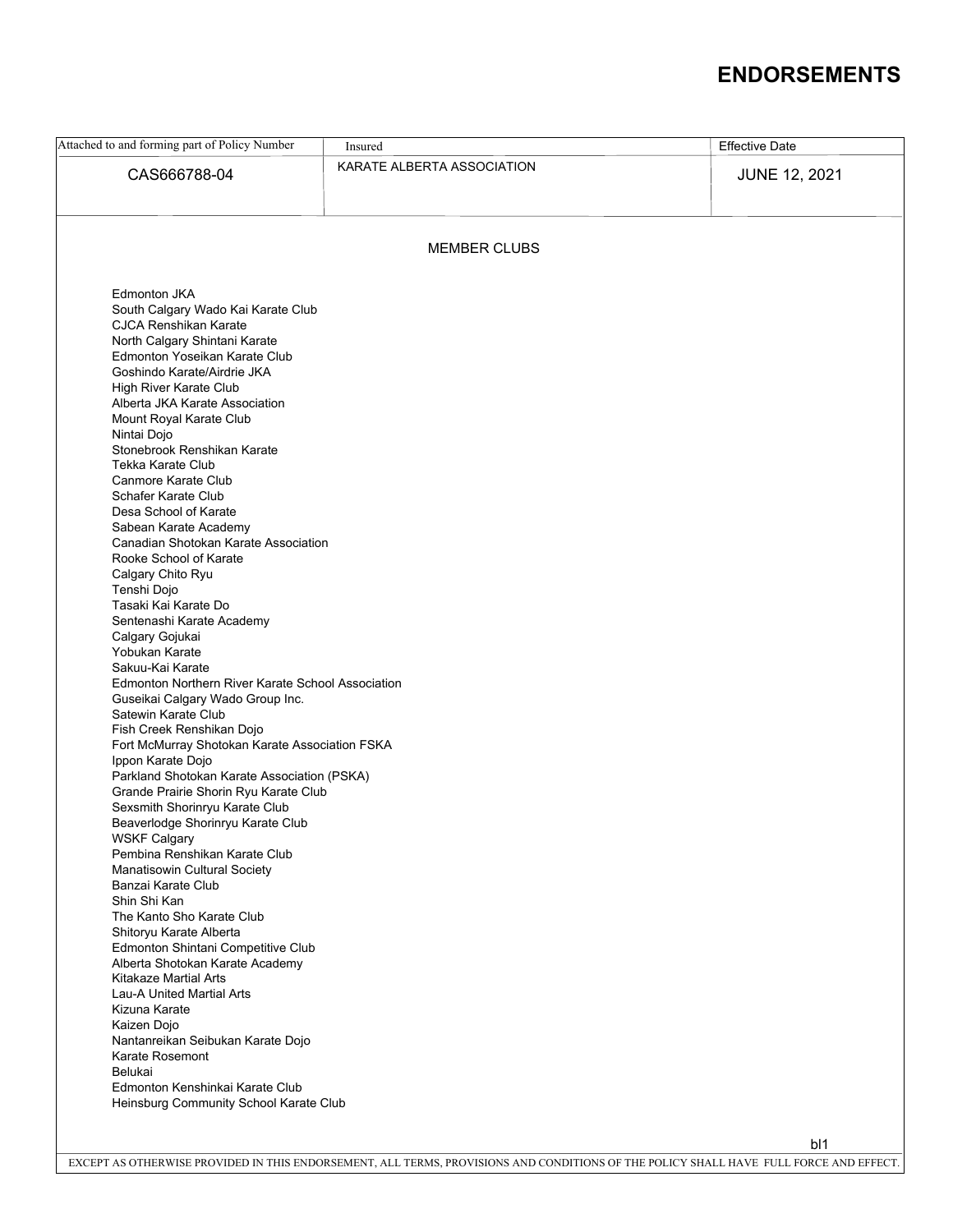# **ENDORSEMENTS**

| Attached to and forming part of Policy Number                                                                                                                                                                                                  | Insured                                                                                                                                | <b>Effective Date</b> |  |  |  |  |
|------------------------------------------------------------------------------------------------------------------------------------------------------------------------------------------------------------------------------------------------|----------------------------------------------------------------------------------------------------------------------------------------|-----------------------|--|--|--|--|
| CAS666788-04                                                                                                                                                                                                                                   | KARATE ALBERTA ASSOCIATION                                                                                                             | <b>JUNE 12, 2021</b>  |  |  |  |  |
| PHYSIOTHERAPY LIMIT                                                                                                                                                                                                                            |                                                                                                                                        |                       |  |  |  |  |
|                                                                                                                                                                                                                                                |                                                                                                                                        |                       |  |  |  |  |
| It is understood and agreed that under the Blanket Medical Expense Reimbursement section of<br>the within policy, treatment by a legally qualified physiotherapist is limited to \$30.00 per visit with<br>a maximum of \$300.00 per accident. |                                                                                                                                        |                       |  |  |  |  |
|                                                                                                                                                                                                                                                |                                                                                                                                        |                       |  |  |  |  |
|                                                                                                                                                                                                                                                |                                                                                                                                        |                       |  |  |  |  |
|                                                                                                                                                                                                                                                |                                                                                                                                        |                       |  |  |  |  |
|                                                                                                                                                                                                                                                |                                                                                                                                        |                       |  |  |  |  |
|                                                                                                                                                                                                                                                |                                                                                                                                        |                       |  |  |  |  |
|                                                                                                                                                                                                                                                |                                                                                                                                        |                       |  |  |  |  |
|                                                                                                                                                                                                                                                |                                                                                                                                        |                       |  |  |  |  |
|                                                                                                                                                                                                                                                |                                                                                                                                        |                       |  |  |  |  |
|                                                                                                                                                                                                                                                |                                                                                                                                        |                       |  |  |  |  |
|                                                                                                                                                                                                                                                |                                                                                                                                        |                       |  |  |  |  |
|                                                                                                                                                                                                                                                |                                                                                                                                        |                       |  |  |  |  |
|                                                                                                                                                                                                                                                | EXCEPT AS OTHERWISE PROVIDED IN THIS ENDORSEMENT, ALL TERMS, PROVISIONS AND CONDITIONS OF THE POLICY SHALL HAVE FULL FORCE AND EFFECT. |                       |  |  |  |  |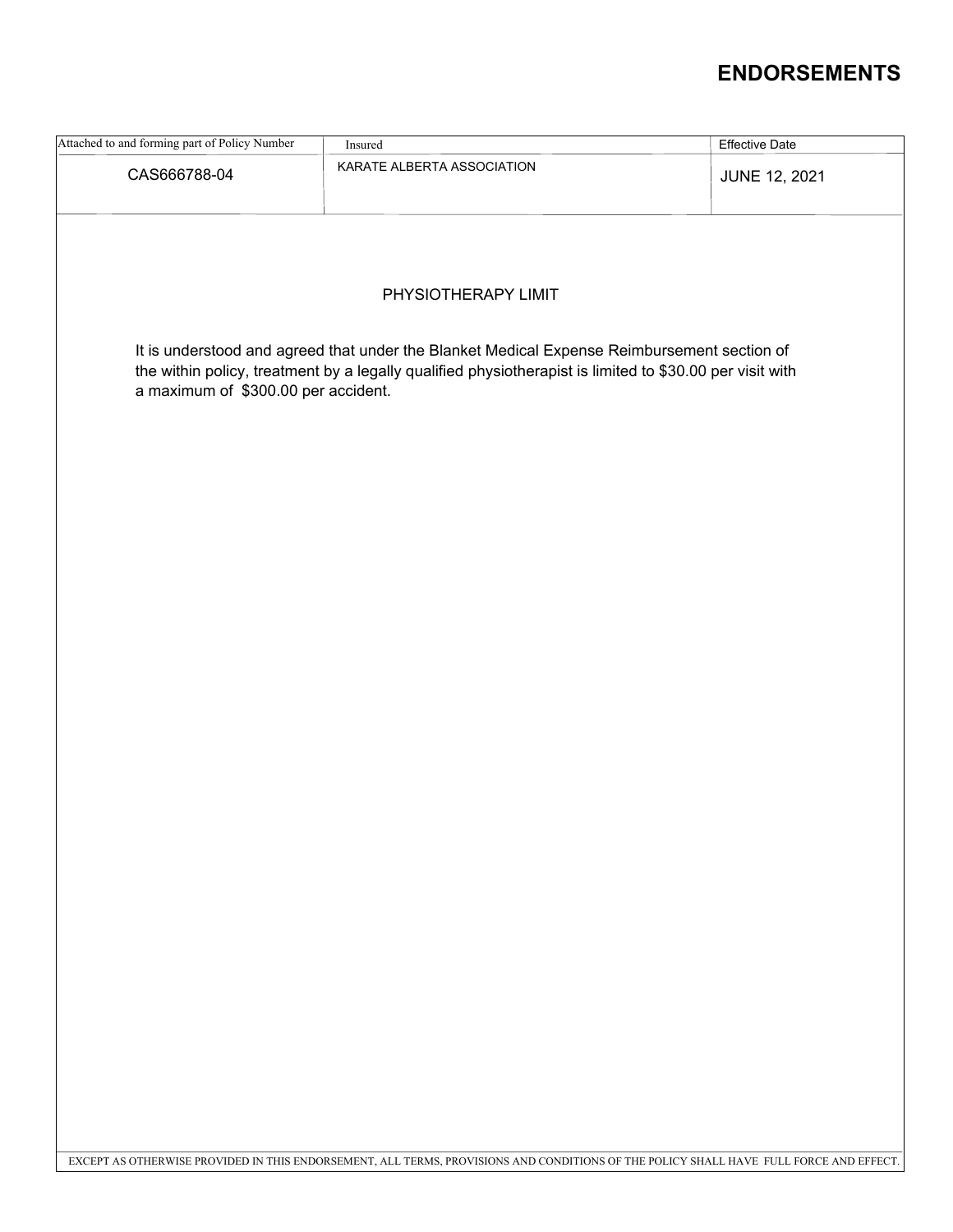

# **Endorsement Ref** : SANCT

# **Sanction Limitation**

# **THIS ENDORSEMENT CHANGES THE POLICY. PLEASE READ IT CAREFULLY.**

In consideration of the premium charged, it is agreed that the policy is amended by adding the following:

It is understood and agreed that the insurer will not be deemed to provide cover and shall not be liable to pay any claim or provide any benefit hereunder to the extent that the provision of such cover, payment of such claim or provision of such benefit would expose the insurer to any sanction, prohibition or restriction under United Nations resolutions or the trade and economic sanctions, laws, or regulations of Canada, United Kingdom, European Union or United States of America.

All other terms, conditions, exclusions and definitions remain unchanged.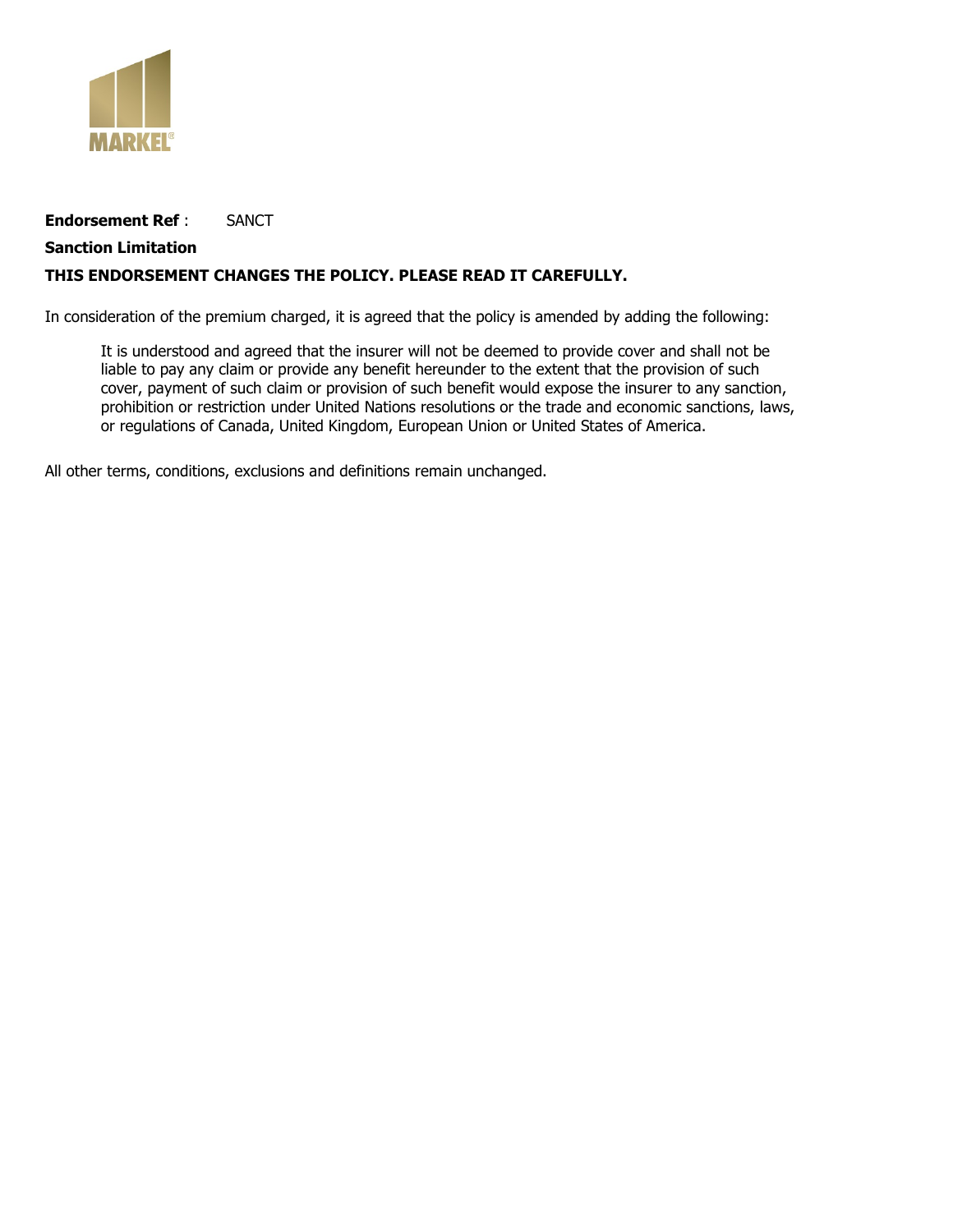# **VIRUS, BACTERIA, DISEASE AND CONTAGION EXCLUSION**

READ THIS ENDORSEMENT CAREFULLY AS IT MAY EFFECT COVERAGE UNDER THE POLICY

This Insurance Policy provides no coverage for any Claim in any way caused by, arising out of or resulting from any virus, bacteria, disease or contagion, including that designated as such by any of the following:

- A. a Federal, Provincial, Territorial or Municipal authority or agency;
- B. a Minister of the Federal, Provincial or Territorial Crown;
- C. a person occupying the position of Chief Medical Officer of Health (or similar position) of a Province, Territory or Municipality;
- D. the World Health Organisation;
- E. the Center for Disease Control/Centre for Disease Control of
	- i) Canada or any Canadian Province or Territory;
	- ii) the United Kingdom of Great Britain and Northern Ireland; or
	- iii) of the United States of America and any American State or Territory.

For purposes of this Endorsement, virus, bacteria, disease or contagion so designated shall include:

- a) any derivative, mutation or variation of the virus, bacteria, disease or contagion;
- b) any fear or threat of the spread of the virus, bacteria, disease or contagion;
- c) any failure to prevent, contain or eradicate the virus, bacteria, disease or contagion.

For purposes of greater clarity the following are examples of virus, bacteria, disease or contagion that are excluded by this endorsement:

- 1) Coronavirus disease (COVID-19);
- 2) Severe acute respiratory syndrome coronavirus 2 (SARS-CoV-2);
- 3) Ebola;
- 4) Avian Influenza (Avian Bird Flu); and,
- 5) Legionella (Legionnaire's Disease).